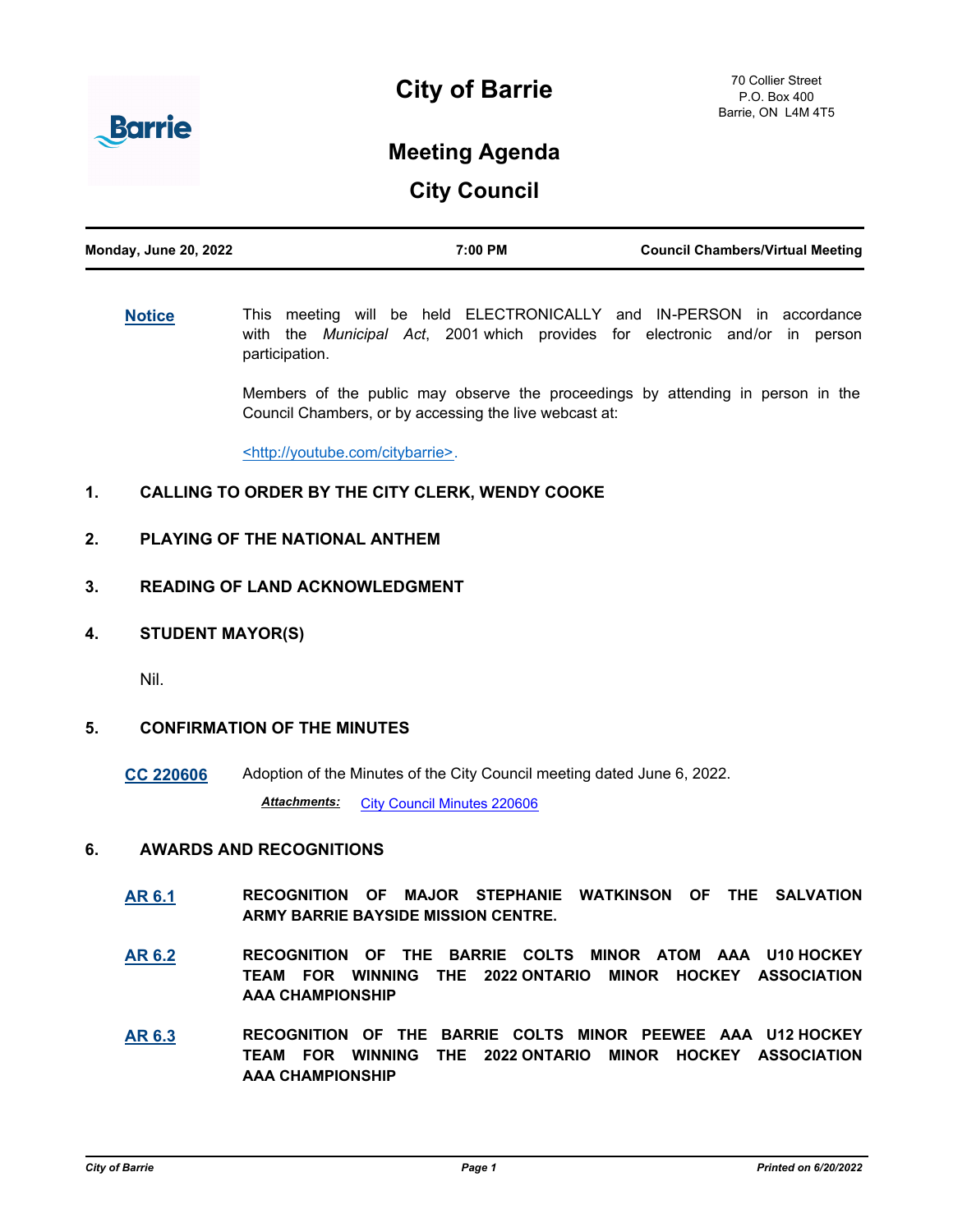#### **7. REPORTS FROM OFFICERS**

## **[RPT 7.1](http://barrie.ca.legistar.com/gateway.aspx?m=l&id=/matter.aspx?key=50908) 2021 ANNUAL REPORT FROM THE INTEGRITY COMMISSIONER.** *Attachments:* [Integrity Commissioner Annual Report 2021](http://barrie.ca.legistar.com/gateway.aspx?M=F&ID=6851697d-4365-4c83-892c-1d0473241e50.pdf)

#### **8. DEPUTATION(S) ON COMMITTEE REPORTS**

Nil.

#### **9. TAX APPLICATIONS**

**[TX 8.1](http://barrie.ca.legistar.com/gateway.aspx?m=l&id=/matter.aspx?key=50840)** Application for the Cancellation Reduction or Addition to Taxes to Council dated June 20, 2022 in the amount of \$11,941.29 *Attachments:* [Tax Applications 220620](http://barrie.ca.legistar.com/gateway.aspx?M=F&ID=0a180325-f8e9-48bd-845f-f7d1b77b8e38.pdf)

#### **10. COMMUNICATIONS**

Nil.

#### **11. COMMITTEE REPORTS**

- **11.1 [PL 220607](http://barrie.ca.legistar.com/gateway.aspx?m=l&id=/matter.aspx?key=50902)** Planning Committee Report dated June 7, 2022, Sections A, B, C and D. *Attachments:* [Planning Committee Report 220607](http://barrie.ca.legistar.com/gateway.aspx?M=F&ID=60ca5a32-9d73-4bf2-9d37-5e3c5d8659a1.pdf)
- **11.2 [GC 220613-1](http://barrie.ca.legistar.com/gateway.aspx?m=l&id=/matter.aspx?key=50903)** First General Committee Report dated June 13, 2022. *Attachments:* [First General Committee Report 220613](http://barrie.ca.legistar.com/gateway.aspx?M=F&ID=42a84a28-1088-478d-90ac-74e54e22c2c3.pdf)
- **11.3 [GC 220613-2](http://barrie.ca.legistar.com/gateway.aspx?m=l&id=/matter.aspx?key=50904)** Second General Committee Report dated June 13, 2022, Sections A, B, C and D.

*Attachments:* [Second General Committee Report 220613](http://barrie.ca.legistar.com/gateway.aspx?M=F&ID=94039849-ecce-480e-941a-79425d8f6acb.pdf)

#### **12. DEFERRED BUSINESS**

Nil.

#### **13. DIRECT MOTIONS**

Nil.

#### **14. PRESENTATIONS**

Nil.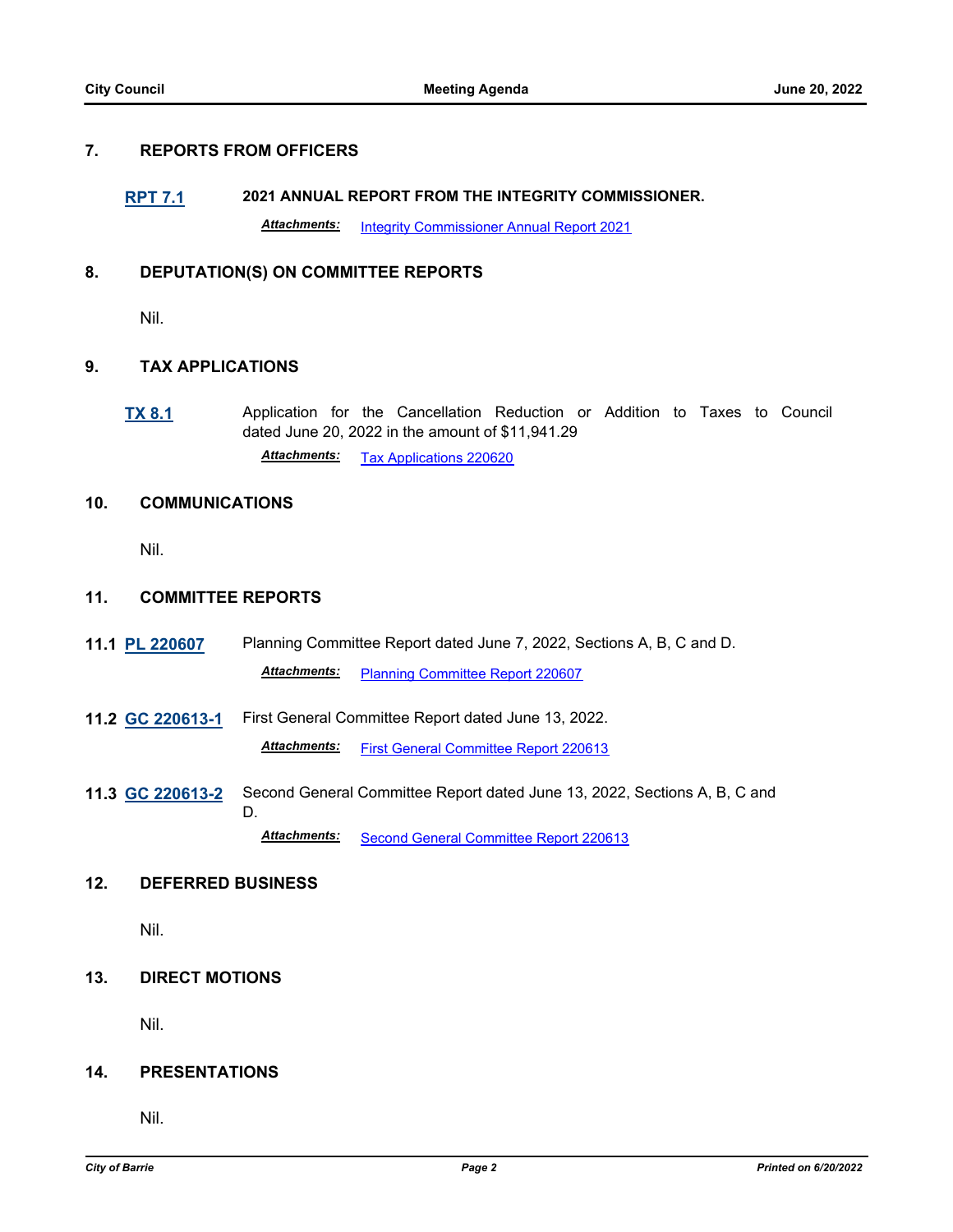#### **15. ENQUIRIES**

#### **16. ANNOUNCEMENTS**

- **17. BY-LAWS**
	- **[Bill #056](http://barrie.ca.legistar.com/gateway.aspx?m=l&id=/matter.aspx?key=50885)** A By-law of The Corporation of the City of Barrie to exempt the developer under Subsection 9(7) of the Condominium Act, 1998 as it relates to the development of Block 17, Plan 51M1193 Subject to an Easement in Gross as in SC1712097 Subject to an Easement as in SC1762581 City of Barrie, County of Simcoe being all of PINs: 58091-3896(LT), from those provisions of Sections 51 and 51.1 of the Planning Act that would normally apply to the development and registration of a plan of condominium. (Mapleview Developments Ltd. - 700 Mapleview Drive East) (File: D11-018-2020)

*Attachments:* [Bill #056](http://barrie.ca.legistar.com/gateway.aspx?M=F&ID=3a5bb19d-226d-45f4-a957-57a177d66ac9.pdf)

**[Bill #057](http://barrie.ca.legistar.com/gateway.aspx?m=l&id=/matter.aspx?key=50898)** A By-law of The Corporation of the City of Barrie to authorize the recovery of capital costs for the installation of sanitary servicing on Bay Lane, Cottage Lane, Gables Park, Royal Oak Drive, Forestwood Lane, Lovers Court and Tollendal Mill Road, and the recovery of the capital cost connected therewith by imposing a sanitary service rate under Section 326 of the *Municipal Act*, *2001* S.O. 2001, c. M.45. (13-G-045) (Sanitary Servicing - Bay Lane, Cottage Lane and Royal Park Area) (Note: A1 Memorandum listed on the Circulation List dated June 20, 2022)

*Attachments:* [Bill #057](http://barrie.ca.legistar.com/gateway.aspx?M=F&ID=ca6ef92d-1e78-47f0-9cc6-657636d92791.pdf)

**[Bill #058](http://barrie.ca.legistar.com/gateway.aspx?m=l&id=/matter.aspx?key=50899)** A By-law of The Corporation of the City of Barrie to authorize the recovery of capital costs for the installation of water servicing on Bay Lane, Cottage Lane, and Gables Park and the recovery of the capital cost connected therewith by imposing a water service rate under Section 326 of the *Municipal Act*, *2001* S.O. 2001, c. M.45. (13-G-045) (Water Servicing - Bay Lane, Cottage Lane and Gables Park) (Note: A1 Memorandum listed on Circulation List dated June 20, 2022)

Attachments: **[Bill #058](http://barrie.ca.legistar.com/gateway.aspx?M=F&ID=a18610e4-2eed-46ba-adbf-ba1b1c8e0e9d.pdf)** 

**[Bill #059](http://barrie.ca.legistar.com/gateway.aspx?m=l&id=/matter.aspx?key=50900)** A By-law of The Corporation of the City of Barrie to authorize the borrowing upon 10 year instalment debentures in the aggregate principal amount of \$22,800,000.00 towards the cost of certain capital works of The Corporation of the City of Barrie. (Debenture By-law)

*Attachments:* [Bill #059](http://barrie.ca.legistar.com/gateway.aspx?M=F&ID=b6a2ae5b-daec-4115-a9d8-f3ecaba865fd.pdf)

**[Bill #060](http://barrie.ca.legistar.com/gateway.aspx?m=l&id=/matter.aspx?key=50909)** A By-law of The Corporation of the City of Barrie to confirm the proceedings of Council at its meeting held on the 20th day of June, 2022.

*Attachments:* [Bill #060](http://barrie.ca.legistar.com/gateway.aspx?M=F&ID=9d6a8482-3b4b-4606-872f-f905664b3846.pdf)

#### **18. ADJOURNMENT**